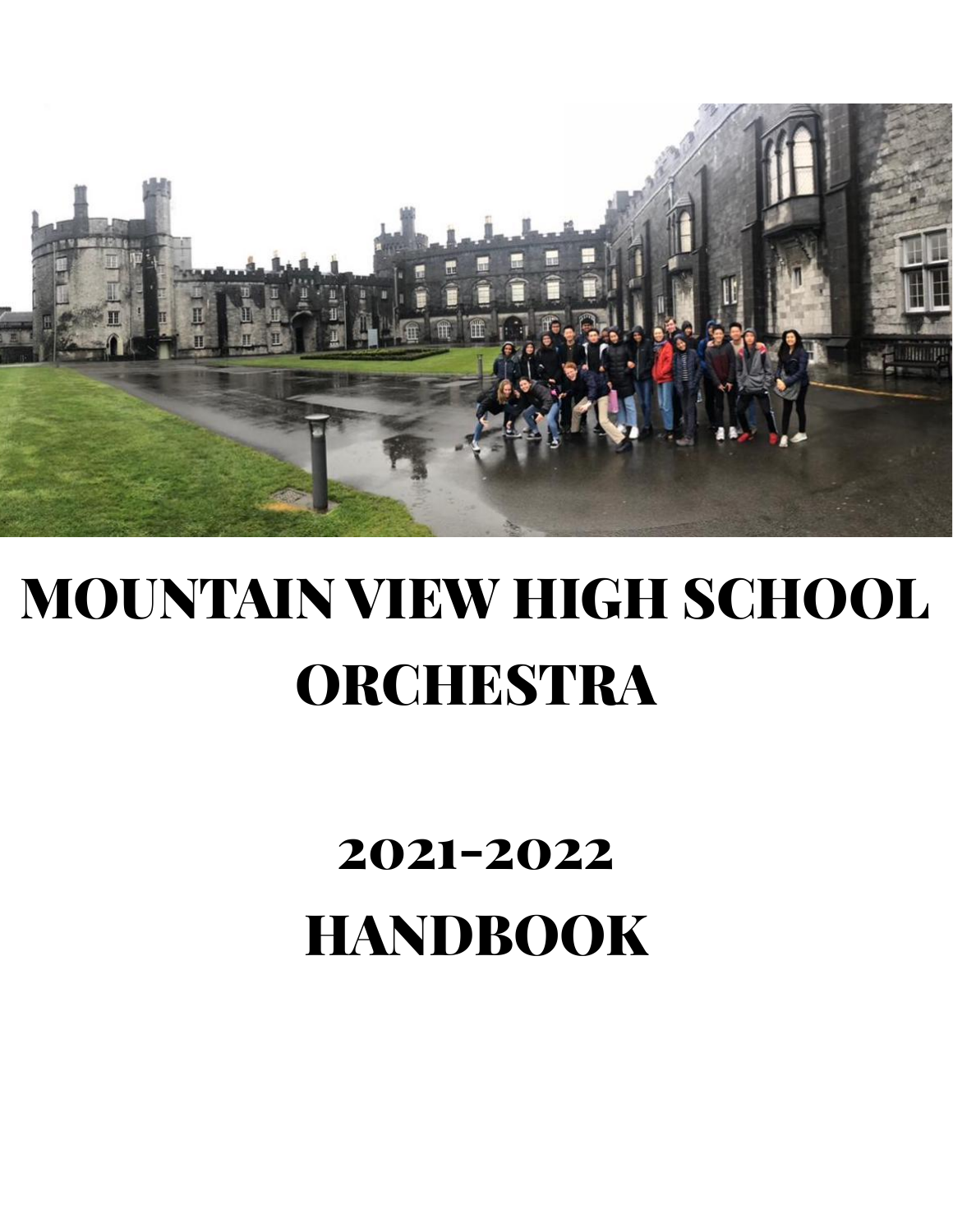

## **CONTACT INFORMATION**

#### **INSTRUCTOR**

Anna Linde

#### **INSTRUMENTAL MUSIC WEBSITE**

mvspartanmusic.net

| Email               | anna.linde $@m$ vla.net |  |  |
|---------------------|-------------------------|--|--|
| Cell Phone          | 206-445-4402            |  |  |
| <b>Office Phone</b> | 650-940-4693            |  |  |

#### **CLASSES**

Period 1 - Chamber Orchestra (Audition Only)

- Period 2- String Orchestra
- Period 3- String Orchestra
- Period 4- Exploring Music
- Period 8- Symphony Orchestra (2nd Semester Only)

#### **2021-2022 ORCHESTRA CALENDAR**

You can find upcoming events listed on our website at *mvspartanmusic.net.* Additionally, an Orchestra newsletter will be sent to your email every two weeks.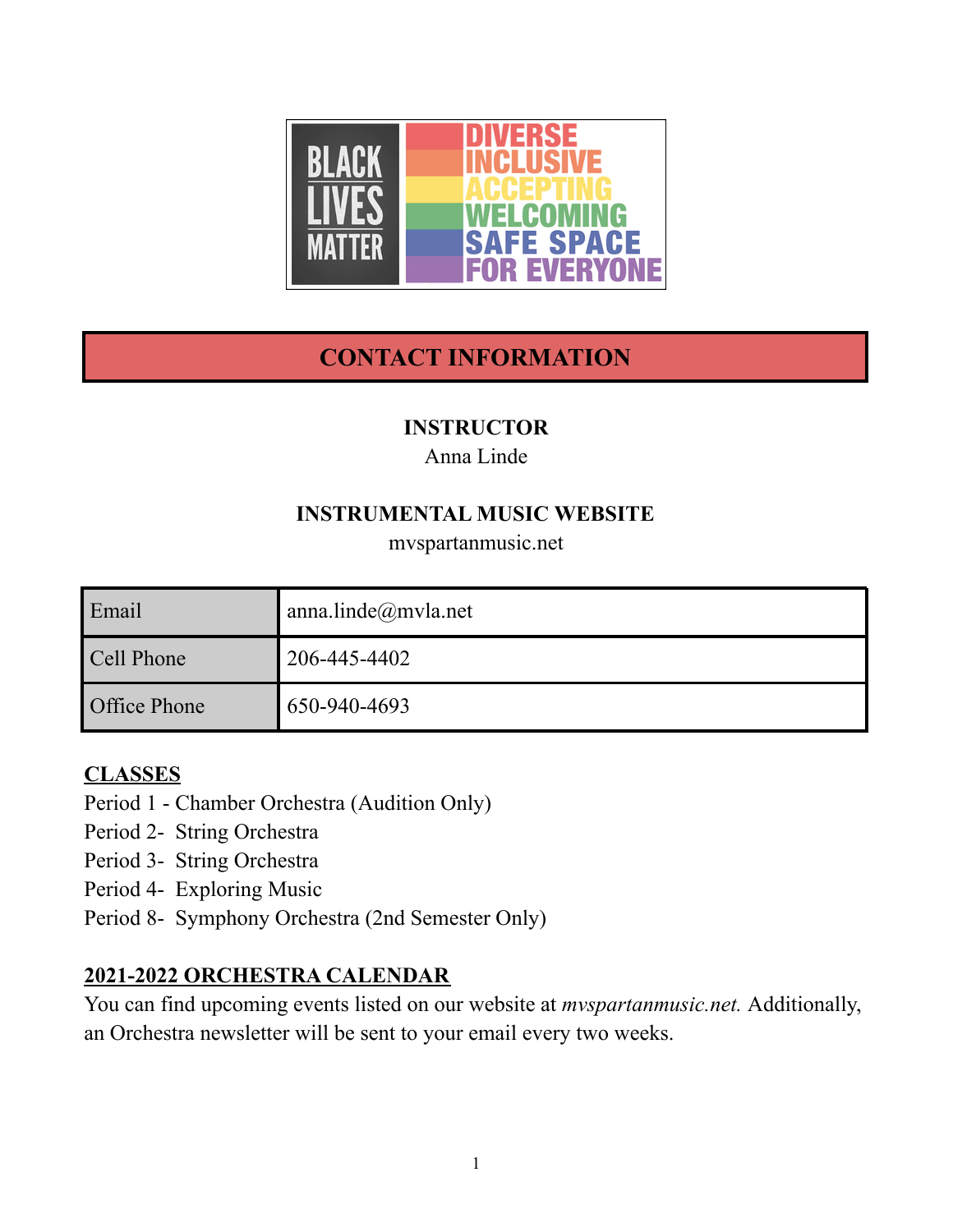#### **REMIND APP**



The Remind App is a school monitored application that allows teachers to communicate with classes and individual students via text message. Each class has a Remind App Code for students to text to a specific number in order to be added to their class' contact list. Once students have subscribed, they will be able to send and receive text messages to/from Anna. Parents have the option to subscribe to the text messages if they would like to.

| <b>Class Period</b>                          | <b>Remind App Code</b> | <b>Remind App</b><br><b>Access Information</b>                                                                                                                                          |  |
|----------------------------------------------|------------------------|-----------------------------------------------------------------------------------------------------------------------------------------------------------------------------------------|--|
| <b>Period 1: Chamber</b><br><b>Orchestra</b> | d88d4be                | Send a text to: 81010<br>Text this message: $(a)$ d88d4be<br>Send a text to: 81010<br>Text this message: $(a)$ g469cc224<br>Send a text to: 81010<br>Text this message: $(a)$ g469cc224 |  |
| <b>Period 2: String</b><br>Orchestra         | g469cc224              |                                                                                                                                                                                         |  |
| <b>Period 3: String</b><br>Orchestra         | g469cc224              |                                                                                                                                                                                         |  |
| <b>Period 4: Exploring</b><br><b>Music</b>   | 2bb739c                | Send a text to: 81010<br>Text this message: $(a)$ 2bb739c                                                                                                                               |  |
| <b>MVHS Orchestra</b><br>Program             | d7af3a                 | Send a text to: 81010<br>Text this message: $(a)$ d7af3a                                                                                                                                |  |

#### **LOGIN INFORMATION**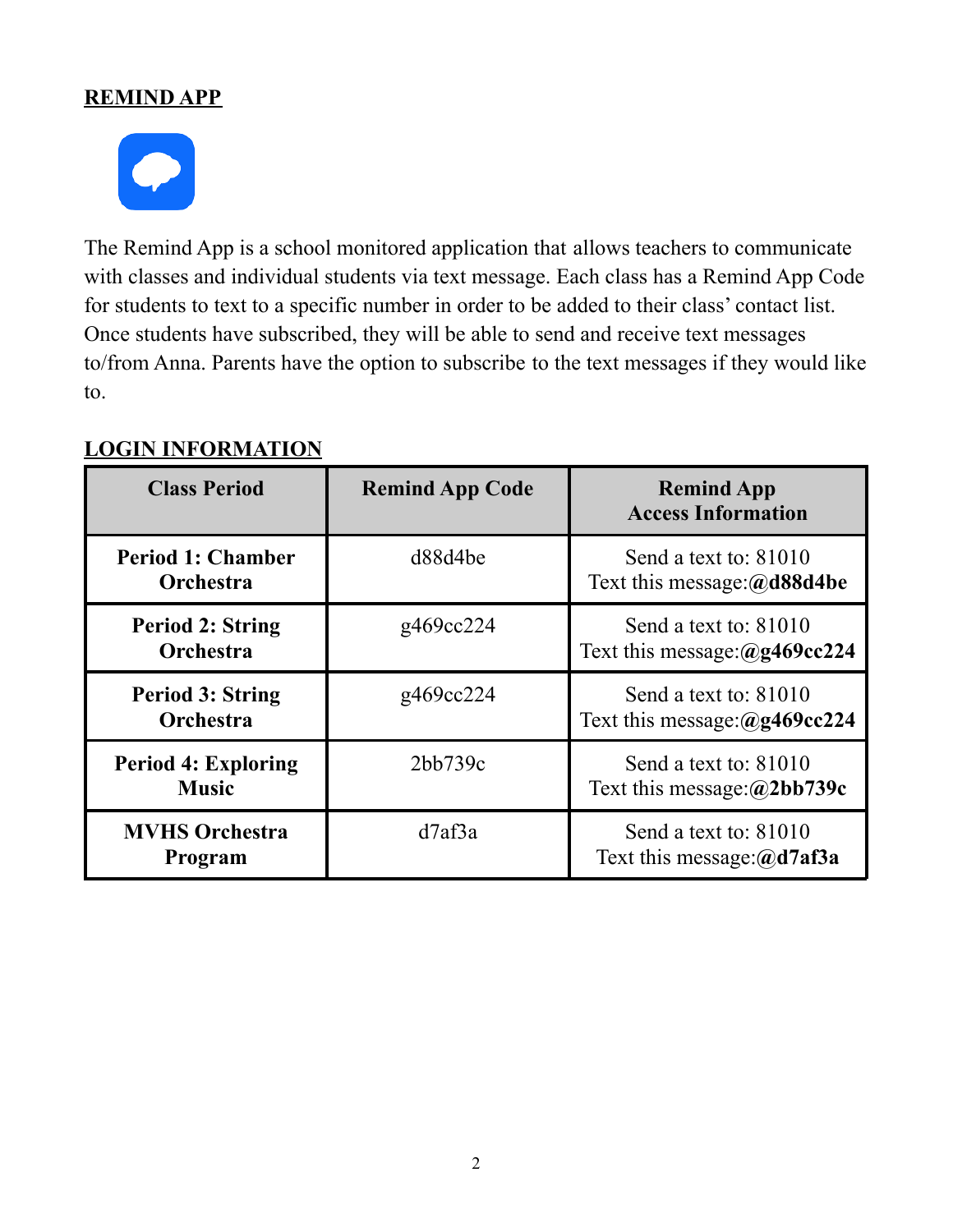## **ORCHESTRA DATES: AUGUST 2021- JUNE 2022**

| <b>DATE</b>         | <b>EVENT</b>                   | <b>TIME/LOCATION</b> |  |  |
|---------------------|--------------------------------|----------------------|--|--|
| August 20           | <b>Orchestra Welcome Party</b> | 4:00-7:00pm, Packard |  |  |
| September 1         | Orchestra Informance           | 7:00pm, Theater      |  |  |
| October 14          | <b>Fall Concert</b>            | 7:00pm, Theater      |  |  |
| November 30         | <b>Winter Chamber Concert</b>  | 7:00pm, Theater      |  |  |
| December 10         | <b>Winter Concert</b>          | 7:00pm, Theater      |  |  |
| January 13          | <b>String Fling</b>            | 3:00pm, Packard      |  |  |
| January 21-23       | <b>String Camp</b>             | YMCA Camp Campbell   |  |  |
| <b>TBA</b>          | Performing Arts Extravaganza   | 7:00pm, MVHS Gym     |  |  |
| <i>*February 8</i>  | Hawaii Info Night              | 6:00pm, Theater      |  |  |
| February 17         | Pops Concert                   | 7:00pm, Theater      |  |  |
| <b>*March 19-27</b> | 2022 Hawaii Tour               | Honolulu/Maui        |  |  |
| April 4-8           | <b>Orchestra Auditions</b>     | In Class             |  |  |
| April 27            | <b>Spring Chamber Concert</b>  | 7:00pm, Packard      |  |  |
| May 13              | <b>Spring Concert</b>          | 7:00pm, Theater      |  |  |

\*Chamber Orchestra only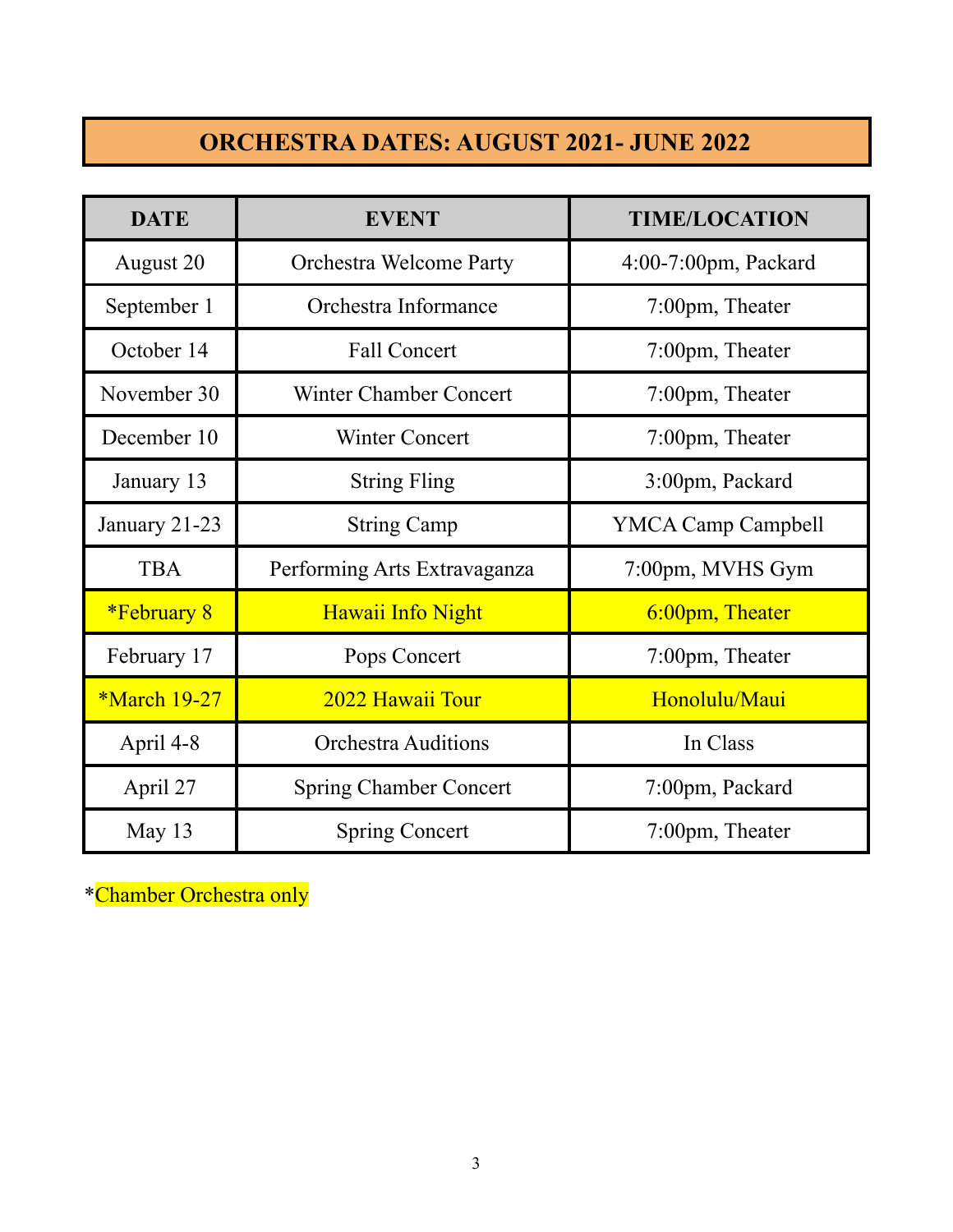## **ASSESSMENT AND GRADING**

Students are expected to practice until they master their part. Students will receive an A or a RETEST on every assessment. If they get a retest they will get individual help and will keep retesting until they achieve the A.

Grading categories and their percentage weights: **Standard 1 – Artistic Perception – 20% Standard 2 – Creative Expression – 20% Ensemble Skills – 60%**

Achievement evidence collected within each grading category:

**Standard 1 –** Read and notate music, sight read music, listen to and analyze music, describe music and the use of musical elements.

**Standard 2 –** Creating, performing and participating in music. Play various genres, styles and cultures with expression, tone quality, articulation both written and memorized, by oneself and in ensembles.

**Ensemble Skills –** Rehearsal work ethic, sectional preparation, listening, live adjustments, blending, and professionalism are all part of the grading in an ensemble class where individual skills impact group performance.

Grading scales:

| A + Over $100\%$ A 93 to $100\%$                                             | A-90 to 92.99%     |
|------------------------------------------------------------------------------|--------------------|
| $B+87$ to 89.99% B 83 to 86.99%                                              | B-80 to $82.99\%$  |
| $C+77$ to 79.99% $C$ 73 to 76.99%                                            | C- 70 to $72.99\%$ |
| D+ 67 to 69.99% D 63 to 66.99%                                               | D- 60 to $62.99\%$ |
| $\Gamma$ $\Lambda$ $\Gamma$ $\Gamma$ $\Lambda$ $\Lambda$ $\Lambda$ $\Lambda$ |                    |

F 0 to 59.99%

Homework/outside of class practices  $(AR 6154)$  $(AR 6154)$  $(AR 6154)$ : Students are expected to attend all extra rehearsals

Excused absence make up practices ([Education](https://drive.google.com/file/d/1AG5VirOQVfjHrj5p4DcIXTZi8aSM2NO4/view?usp=sharing) Code 48205(b)): Missing a performance cannot be made up and will require a suitable alternative. These will be determined on a case-by-case basis.

Academic integrity violation practices (MVHS [Academic](https://drive.google.com/file/d/1TEkBN7vcLr11DlzRqSewfc8LFprUope9/view?usp=sharing) Integrity Policy): Please review the appropriate Academic Integrity Policies.

Late work practices: Our department believes that all work must be of an excellent quality which means that constant improvement is a necessity. Students are expected to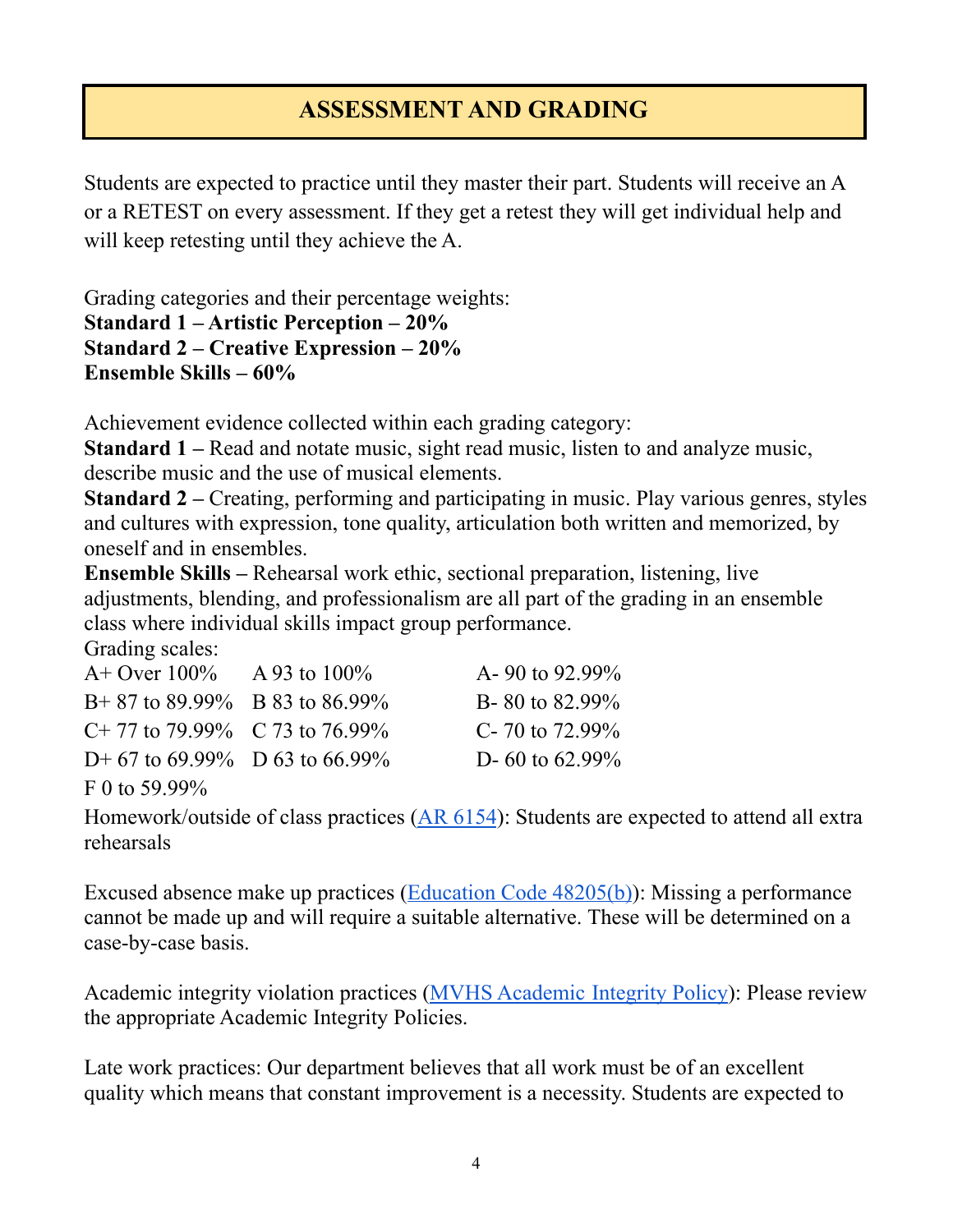practice until they master their musical part. Late or missing assignments will be marked as 'Incomplete' until requirements have been satisfied.

Revision practices: Students will be given multiple opportunities to achieve A-Level work on all appropriate repertoire. For performance-based assessments, students will achieve A-Level work or be given the opportunity to retest.

Extra credit practices: No extra credit will be available for this course.

Additional grading practices: N/A

| Fair                                |                                                                                                                                                                                                                                                                                              | Good             |                                                                                                                                                                                                                                                                                                                                        | Excellent         |                                                                                                                                                                                                                                                                               | Superior          |                                                                                                                                                                                                              |  |
|-------------------------------------|----------------------------------------------------------------------------------------------------------------------------------------------------------------------------------------------------------------------------------------------------------------------------------------------|------------------|----------------------------------------------------------------------------------------------------------------------------------------------------------------------------------------------------------------------------------------------------------------------------------------------------------------------------------------|-------------------|-------------------------------------------------------------------------------------------------------------------------------------------------------------------------------------------------------------------------------------------------------------------------------|-------------------|--------------------------------------------------------------------------------------------------------------------------------------------------------------------------------------------------------------|--|
| <b>Rhythmic Accuracy/ Precision</b> |                                                                                                                                                                                                                                                                                              |                  | <b>Rhythmic Accuracy/ Precision</b>                                                                                                                                                                                                                                                                                                    |                   | <b>Rhythmic Accuracy/ Precision</b>                                                                                                                                                                                                                                           |                   | <b>Rhythmic Accuracy/ Precision</b>                                                                                                                                                                          |  |
| ▫<br>▫<br>▫                         | Rhythmic accuracy is<br>inconsistent. Frequent<br>rhythm errors.<br>Pulse, tempo, and rhythms<br>are erratic<br>Entrances, attacks, and<br>releases are often<br>inappropriately performed                                                                                                   | ▫<br>▫<br>▫      | Rhythmic precision is<br>mostly accurate, but with<br>occasional errors.<br>Pulse, tempo, are somewhat<br>controlled.<br>Entrances, attacks, and<br>releases are inconsistent and<br>may not always be<br>stylistically correct.                                                                                                       | ▫<br>o            | Rhythmic precision is<br>consistent, with a few minor<br>defects during difficult<br>passages.<br>Pulse, tempo, are well<br>controlled. Rhythmic<br>interpretations are usually<br>accurate.                                                                                  | ◘<br>❏<br>▫       | Rhythmic precision is<br>outstanding.<br>Superb control of pulse and<br>tempo throughout the<br>performance.<br>Entrances, attacks, and<br>releases are always<br>performed in a musically<br>mature manner. |  |
|                                     | Musicality                                                                                                                                                                                                                                                                                   |                  | Musicality                                                                                                                                                                                                                                                                                                                             | <b>Musicality</b> |                                                                                                                                                                                                                                                                               | <b>Musicality</b> |                                                                                                                                                                                                              |  |
| ❏<br>▫<br>▫                         | Phrasing lacks<br>cohesiveness due to lapses<br>in bow control<br>Visual/non-verbal<br>communications between<br>players and/or conductor<br>needs improvement<br>Musical expression and<br>sensitivity is developing;<br>limited ability to perform<br>beyond technical aspects of<br>music | ◘<br>◘<br>$\Box$ | Phrasing concepts are<br>developing. Phrase lengths<br>and dynamics lack fluidity<br>Visual/non-verbal<br>communications between<br>players and/or conductor is<br>developing. Eye contact<br>and/or response is<br>inconsistent.<br>Musical expression and<br>sensitivity are generally<br>tasteful, but inconsistently<br>performed. | ◘<br>o.<br>$\Box$ | Phrasing and dynamic<br>contour of line are usually<br>expressive<br>Visual/non-verbal<br>communications between<br>players and/or conductor is<br>usually evident and the<br>group responds well.<br>Musical expression and<br>sensitivity are tasteful most<br>of the time. | ❏<br>▫<br>◘       | Phrasing and dynamic<br>contour of line are<br>consistently mature and<br>expressive<br>Players intently follow each<br>other and/or conductor.<br>Musical expression and<br>sensitivity are extraordinary   |  |
|                                     | <b>Tone</b>                                                                                                                                                                                                                                                                                  |                  | <b>Tone</b>                                                                                                                                                                                                                                                                                                                            |                   | <b>Tone</b>                                                                                                                                                                                                                                                                   |                   | <b>Tone</b>                                                                                                                                                                                                  |  |
| ▫                                   | Concepts related to tone<br>production are developing.<br>Inconsistent use of air /<br>bow control results in thin<br>or harsh tone.                                                                                                                                                         | ◘                | Most individuals / sections<br>demonstrate correct tone<br>production. Periodic lapses<br>in breath support / bow<br>control sometimes affects<br>tone quality.                                                                                                                                                                        | ◘                 | Tone is well controlled in<br>sections and across the<br>ensemble most of the time.<br>Individual problems in air<br>support / bow control are<br>minor and are quickly<br>corrected.                                                                                         | ❏                 | Superlative tone achieved<br>throughout the<br>performance. Outstanding<br>air support / bow control<br>results in clear, resonant<br>tone.                                                                  |  |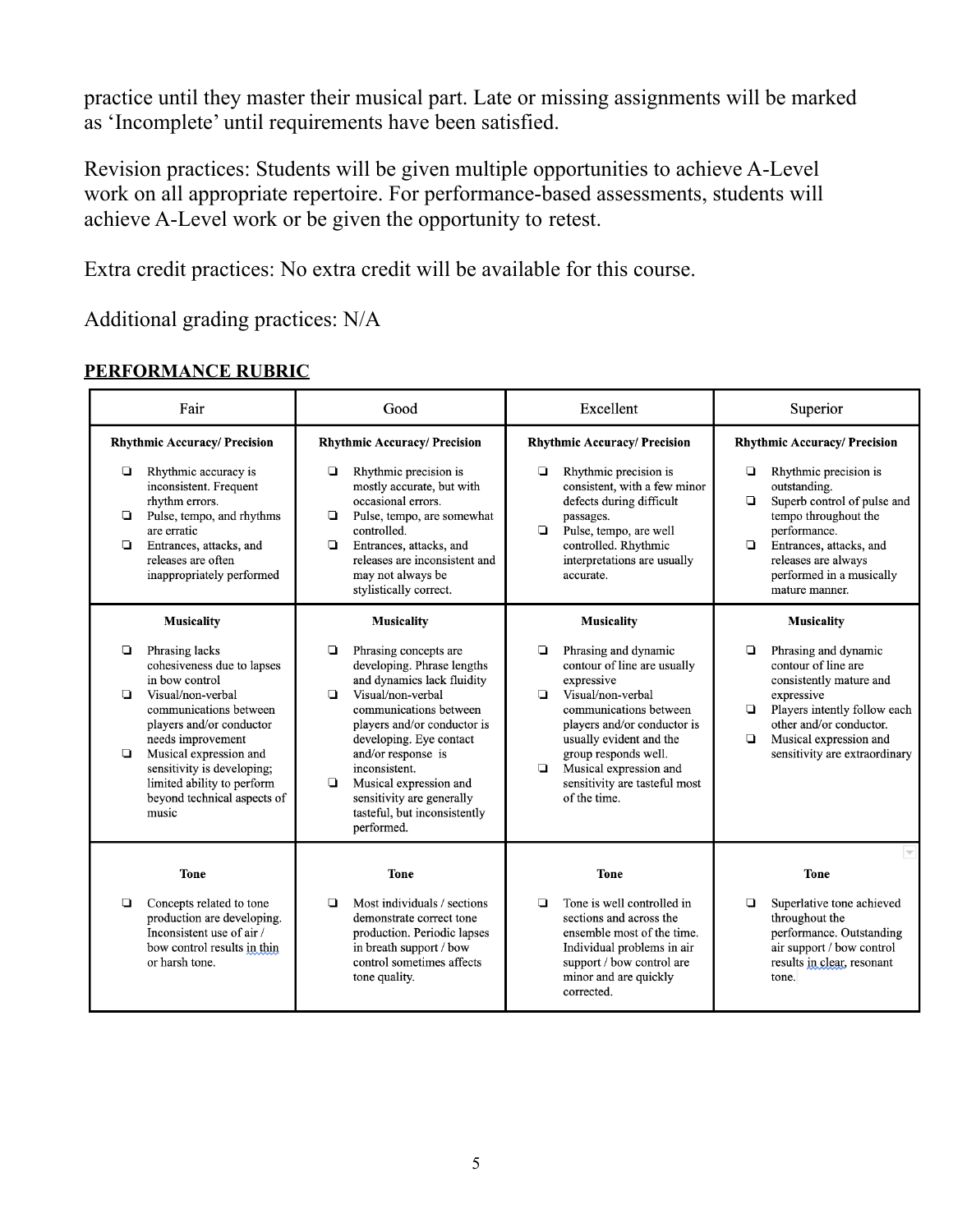## **CURRICULUM NOTES**

#### *MVHS ORCHESTRA MISSION STATEMENT:*

*Inspiring every community with passion and purpose through the pursuit of music excellence.*

#### *MVHS ORCHESTRA'S GUIDING PRINCIPLES:*



#### **DAILY IN-CLASS EXPECTATIONS**

Help maintain a positive and focused learning environment Be supportive of your teachers and peers Be on time and apply a hard work ethic during rehearsal Bring provided music and pencil to class every day **\***Bring your instrument and bow to class every day

#### **ORCHESTRA CURRICULUM**

In orchestra you will learn string techniques, ensemble skills, and musical expression. We will perform a diverse set of repertoire ranging in difficulty. Students will work on intonation, tone production, tone quality, bowing technique, articulation, and phrasing. Students will also study aspects of music theory and music history. Our classes are fast-paced and will challenge you musically.

**NOTE: Every student will have access to our curriculum and participation in our orchestra ensembles. This includes access to instruments, bows, music, and other materials. If you need to borrow a school instrument, please contact Anna Linde.**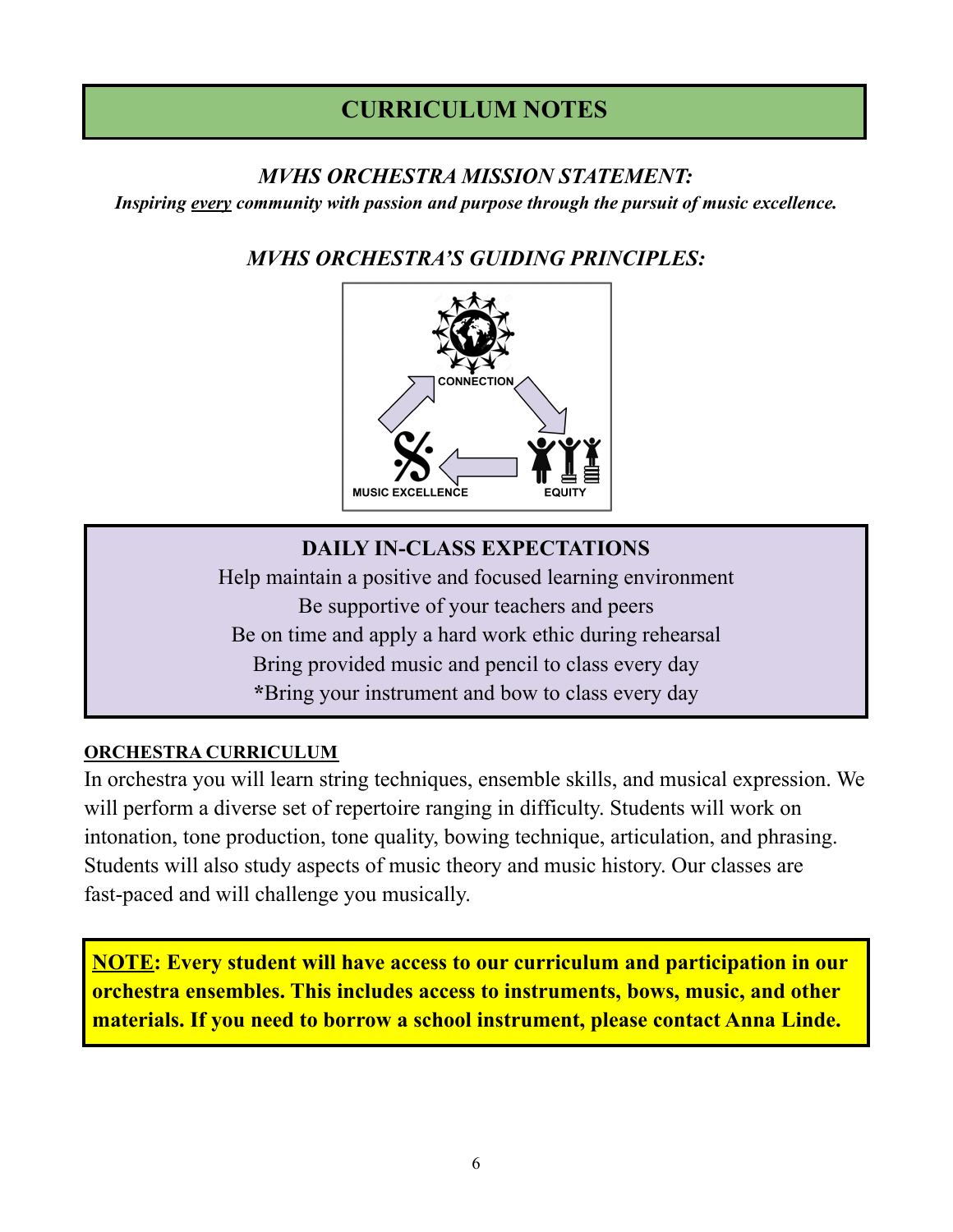## **CONCERT ATTIRE**

**Option 1:** Black dress shoes and socks, black slacks, white button-down dress shirt, black tie, black dress jacket.

**Option 2:** Black dress with sleeves fully covering the shoulders. Dress must be below the knee when seated. Black dress shoes.

**Option 3:** Black skirt and black blouse. Skirt must be below the knee when seated. Black dress shoes.

**Option 4:** Black slacks and black blouse or dress shirt. Black dress shoes.







**NOTE: If you need assistance in acquiring any of the above articles of clothing, please contact Anna Linde. All cultural and religious needs, in regards to concert attire, will be honored (i.e. Hijabs, turbans, etc).**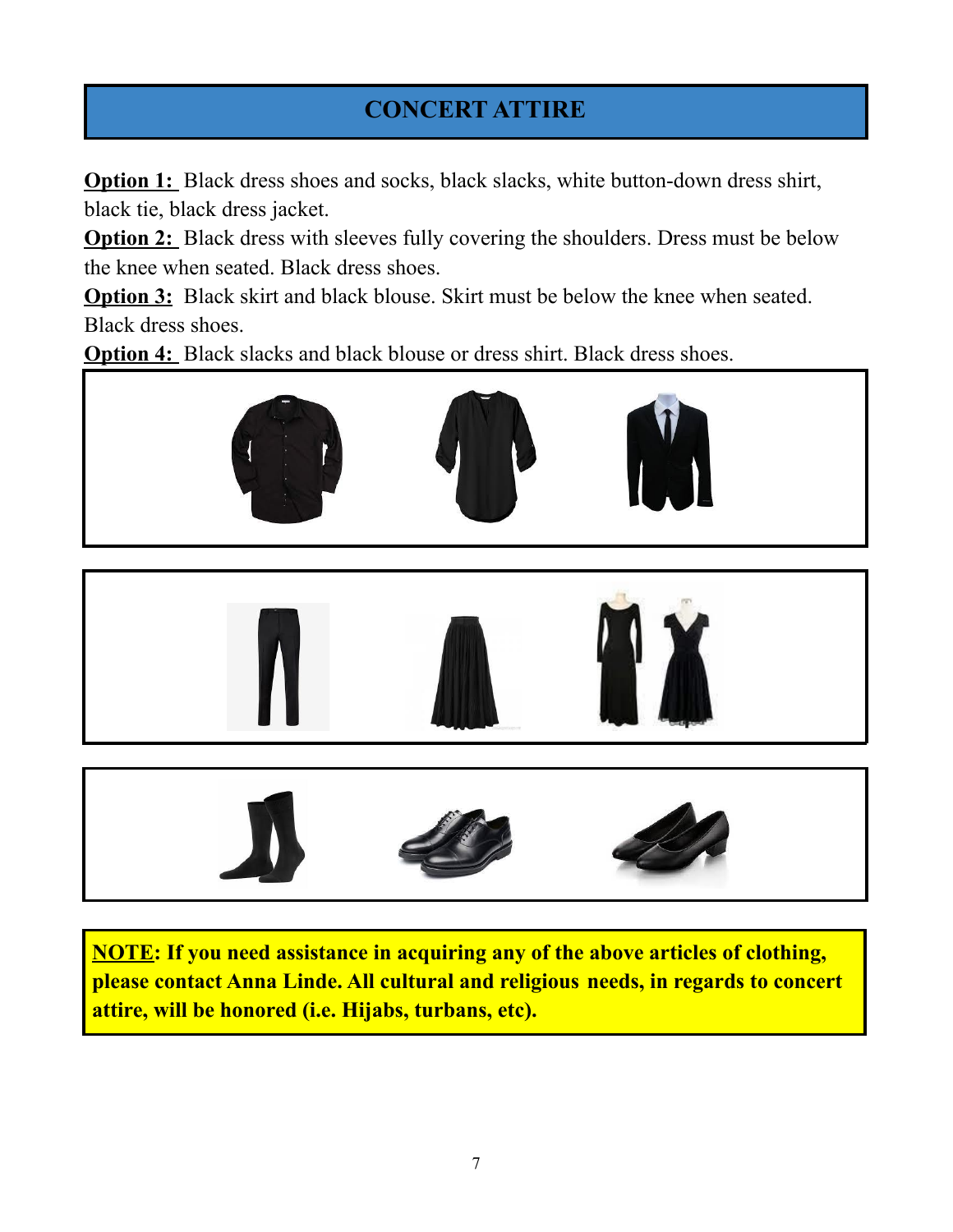## **PERFORMANCE OPPORTUNITIES**

#### **MVHS ORCHESTRA CONCERTS AND EVENTS**

These performances happen at various times throughout the year and include concerts on campus. Concerts included in this category include: *Fall Concert, Winter Concert, Pops Concert, String Fling, Performing Arts Extravaganza, Spring Concert* **ATTENDANCE TO ALL OF THESE EVENTS AND THEIR RESPECTIVE EXTRA REHEARSALS IS AN EXPECTATION**

#### **COMMUNITY CONCERTS**

Community Concerts occur throughout the year. These are concerts that take place off campus for service organizations, family gatherings, and community outreach. The number of Community Concerts varies per year. Through these Community Concerts your child will grow in independence, responsibility, community awareness, and collaborative skills, both musically and socially. Some concerts may include a full orchestra or a string quartet.

#### **WORKSHOPS AND CLINICS**

We bring in a variety of clinicians to work with the orchestras. They include – string lessons, adjudication, string techniques, and guest conductors.

#### **TOUR PERFORMANCES**

The performances on tour vary greatly. They always include formal concerts with the focus on audience attendance, shared concerts with local orchestras, outreach concerts, and more.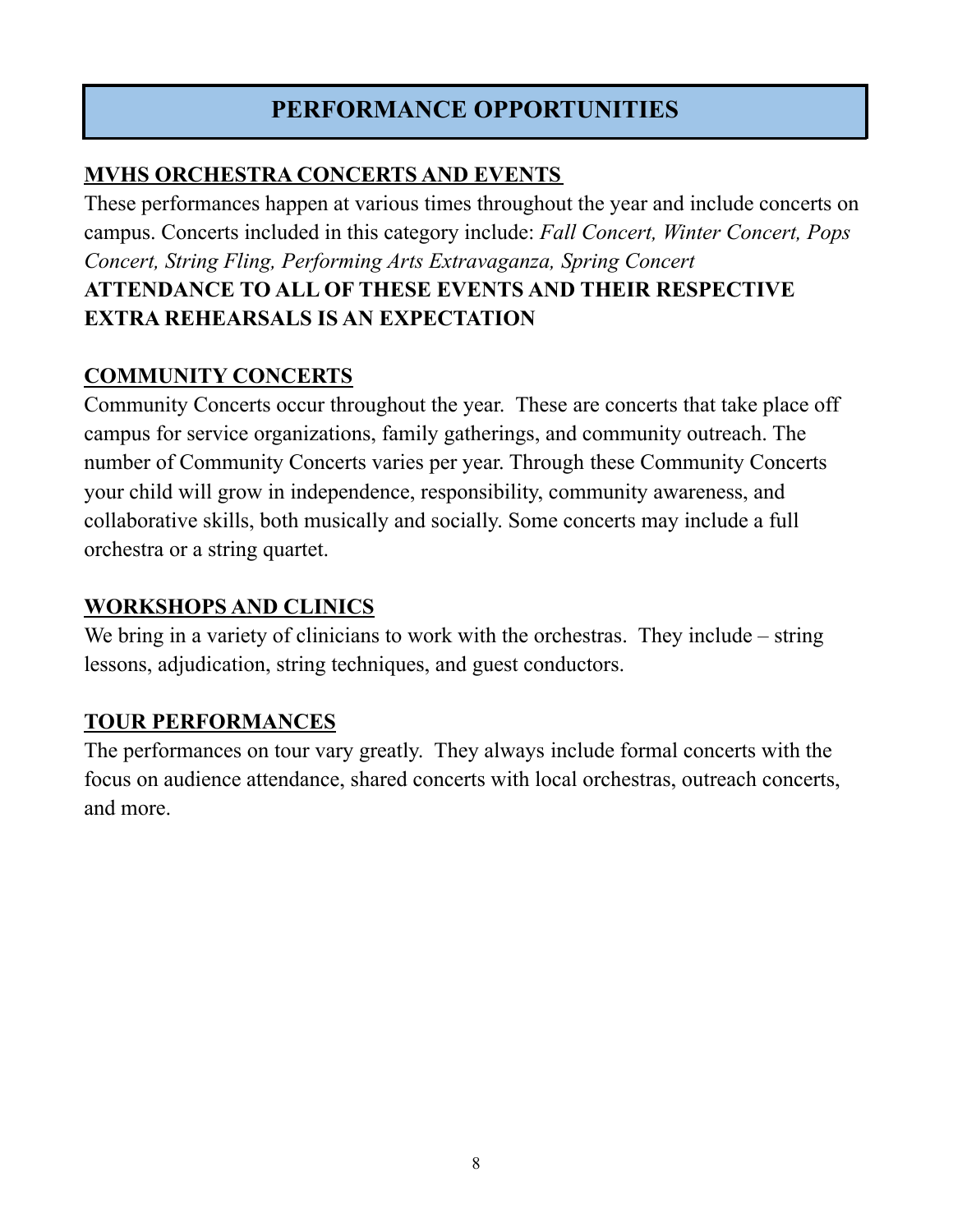## **FAIR SHARE AND STUDENT FINANCES**

Your donations will enable us to purchase sheet music, method books, and other materials and equipment that directly impact our daily curriculum. By graciously giving to our campaign, you, the extraordinary MVHS parents and members of the community, have proven time and again how important education, and most especially Performing Arts education, is to a student's success.

#### **2021-2022 SUGGESTED DONATION PER STUDENT- \$100.00**

#### **Checks can be made payable to MVHS Orchestra**

#### **MAKING PAYMENTS**

All In-Person Payments must be made in a clearly labeled Orchestra Payment Envelope. All in-person payments should be turned in to Anna Linde.

#### **Cash - Submit Exact Change**

Submit exact change! Overpayment will result in a credit to your account but will not be returned.

#### **Checks - Payable to MVHS Orchestra**

Please indicate the student's first and last name on the memo line of the check.

#### **Online Credit Card Payments – Directly Through Cut Time**

You CAN make a payment online through CUT TIME. We have integrated Affinipay, a credit card processor into our CUT TIME system. This allows parents to make credit card payments directly into cut time to make it easier to track payments. The **processing fee** for standard debit and credit cards is **1.95%.** The processing fee for specialty cards is **2.95%.**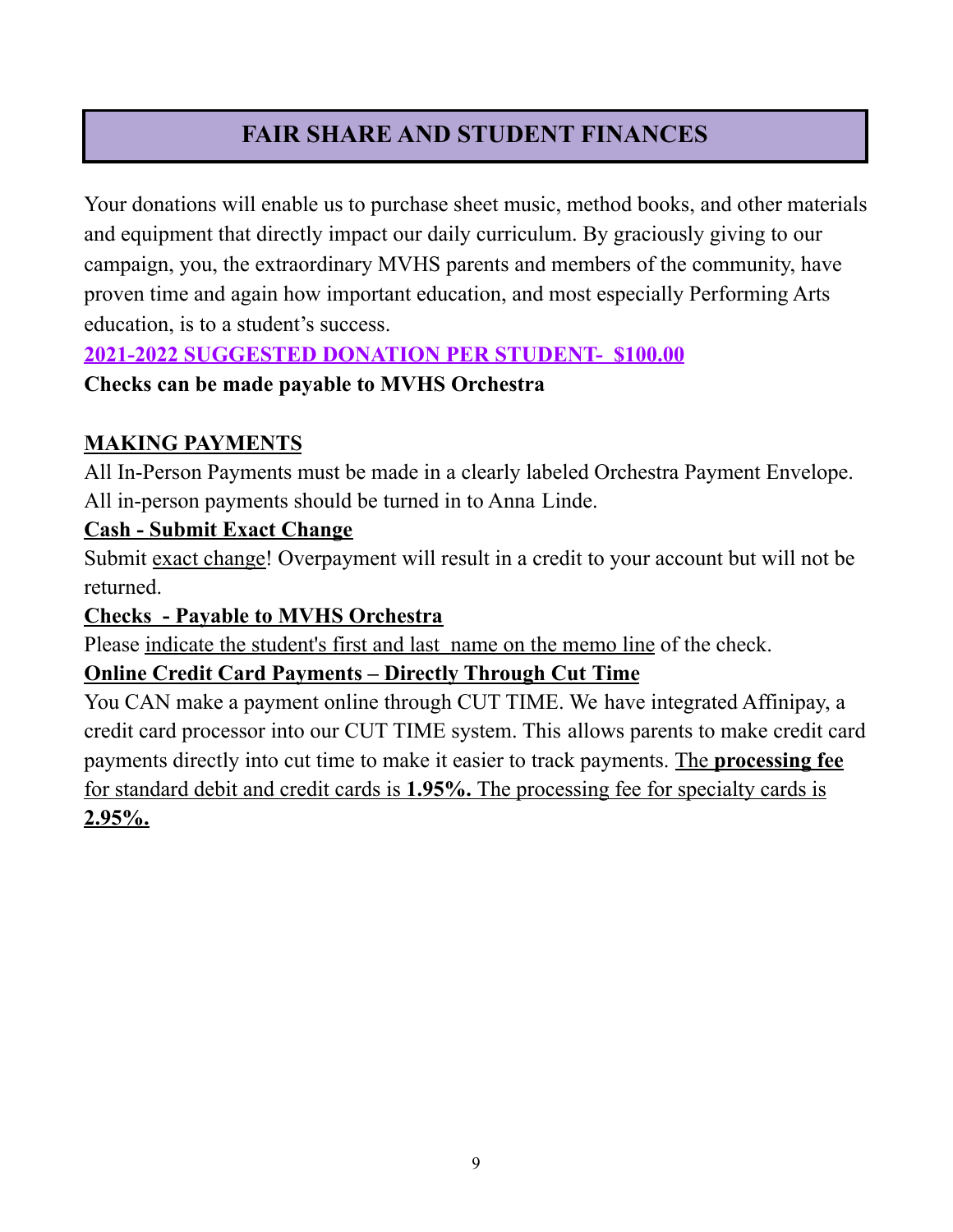#### **FINANCIAL FAQ**

- Parents must register in Cut Time and link to their students' account. You will receive an email request in early September with instructions on how to complete your registration.
- Once registered, you will be able to login and view your student's account history.
- Payments for student accounts can be made directly in Cut Time via credit card.
- Payments can also be made by Check (made payable to MVHS Orchestra) or Cash. These payments must be given directly to Anna or Ms. Grant in our finance office-Room 108.

**AN IMPORTANT NOTE REGARDING FINANCIALASSISTANCE: No child will be denied participation because of financial restrictions. Aid is available, but limited. We will help any student in need of financial assistance! Financial assistance will be available to any student upon request to the teacher and will remain confidential.**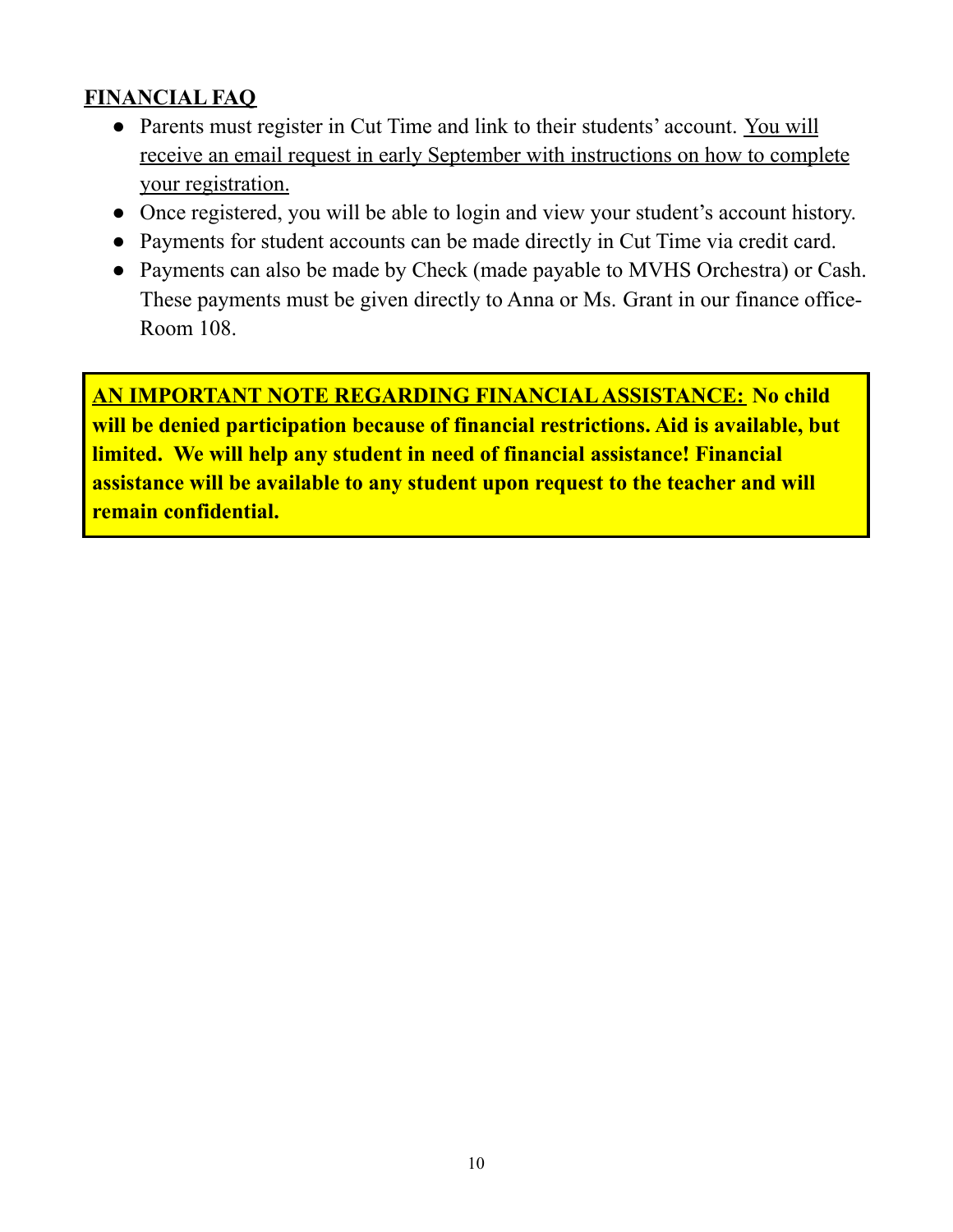## **PARENT VOLUNTEERS**

### *WE REALLY DEPEND ON VOLUNTEERS*

The Orchestra Program runs smoothly when EVERYONE lends a hand! We need you in order to offer a truly supportive and thriving program. We have many opportunities to volunteer in the following areas:

**HOSPITALITY** - help plan and prep receptions, and dinners for orchestras **TRANSPORTATION** - carpooling to and from concerts **EVENT CREW** - set-up, tear-down **FUNDRAISING** - helping with distribution and sponsorship solicitations **BOX OFFICE** - working in ticket office at events

#### **INSTRUMENTAL MUSIC PARENT ASSOCIATION (IMPA)**

The Instrumental Music Parents Association (also known as the IMPA) supports all Instrumental Music programs and directors at MVHS through fundraising and volunteer assistance. The IMPA primarily funds outside clinicians with specific knowledge/expertise who instruct students in orchestra, color guard, concert band, jazz band, marching band, and percussion. The IMPA also provides funding for the website, and special needs of the program. All parents of instrumental music students are automatically members of the Association and are encouraged to participate in the IMPA and attend its meetings.

*If you would like to make a donation to the IMPA to further enhance our music program, checks can be made payable to "Instrumental Music Parent Association." In addition, you can make a donation on our website at mvspartanmusic.net.*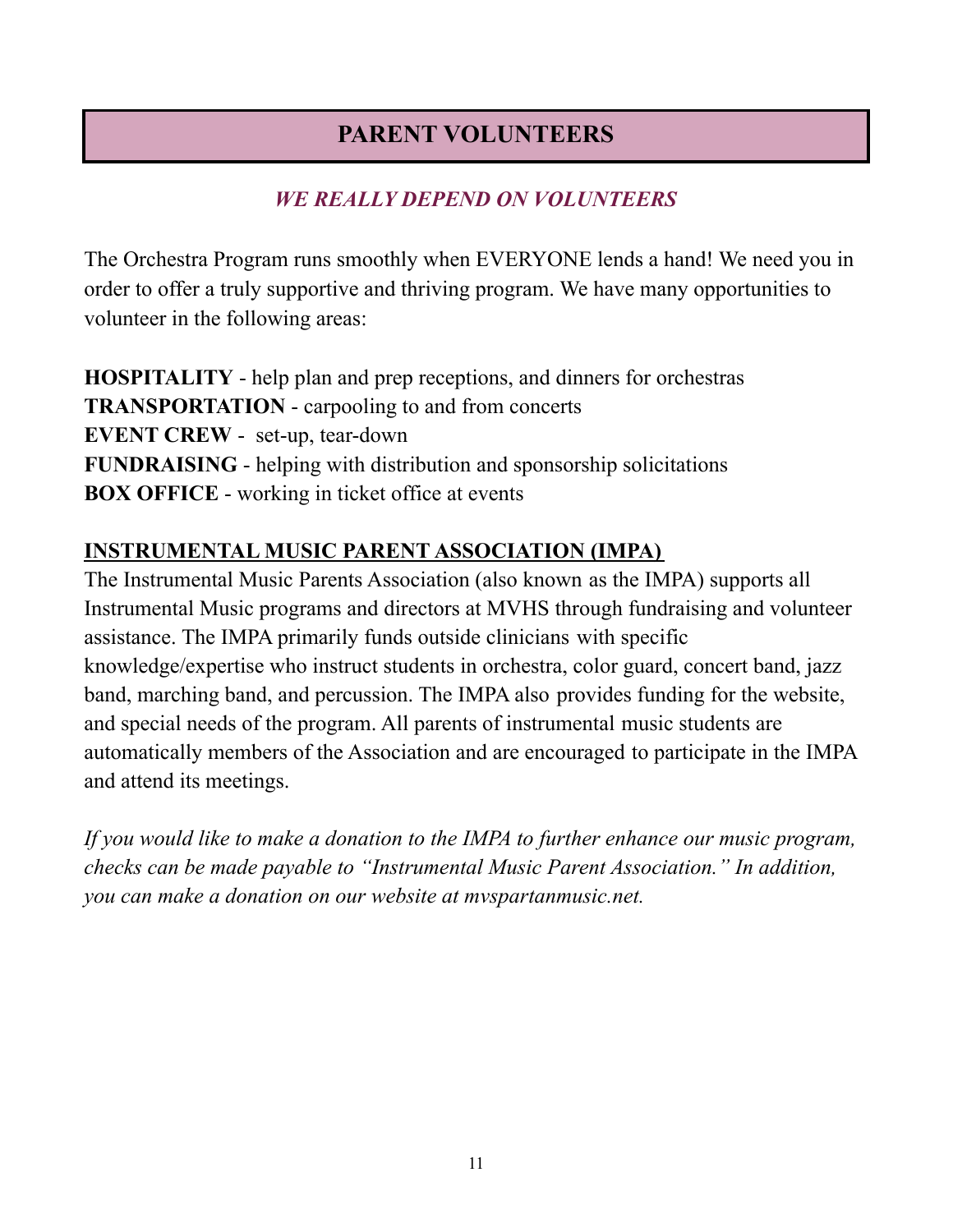## **STUDENT LEADERSHIP**

#### **EXPECTATIONS FOR ALL ORCHESTRA BOARD MEMBERS**

- Contribute to a positive learning environment for ALL students.
- Exhibit positive behaviors to ALL staff, students, and department family members which are: caring, enthusiastic, courteous, cooperative and approachable.
- Engage in courageous conversations to help make important department decisions.
- Keep the orchestra teacher informed about issues, concerns, or problems which arise in the program throughout the year.
- Communicate professionally, avoiding inappropriate topics and profanity.
- Maintain an appropriate social media presence: Facebook, Twitter, Instagram, etc.
- Be on time for class and duties.
- Check MVHS email regularly.
- Practice what you preach. Remember, actions speak louder than words!
- Live out our program's Mission Statement and Guiding Principles

#### **ELECTED POSITIONS**

**President** chairs all Music Council meetings, oversees the activities of the Department, in cooperation with the Orchestral Director, and ensures that those on Music Council are completing all tasks. The President must keep regular contact with the Director as to what needs to be accomplished. The President serves as representative of the Music Council at Parent and Booster meetings and other community meetings where the Council must be represented including Council of Presidents meetings. The President is also responsible for making sure the Council is sticking to its timeline, documenting their job and responsibilities, and filling out the beginning of the year ASB fundraiser/activities forms. The President also manages the Music Council Social Media pages and collects photos of all grade levels.

**Vice President** takes over the responsibilities of the President when that person is absent or leaves office. The Vice President is responsible for the publicity and advertising of all activities of the Council. Posters, flyers, and social media advertising shall be the responsibility of this office. The Vice President also keeps the orchestra activity calendar in the Packard up to date to remind music students of upcoming events.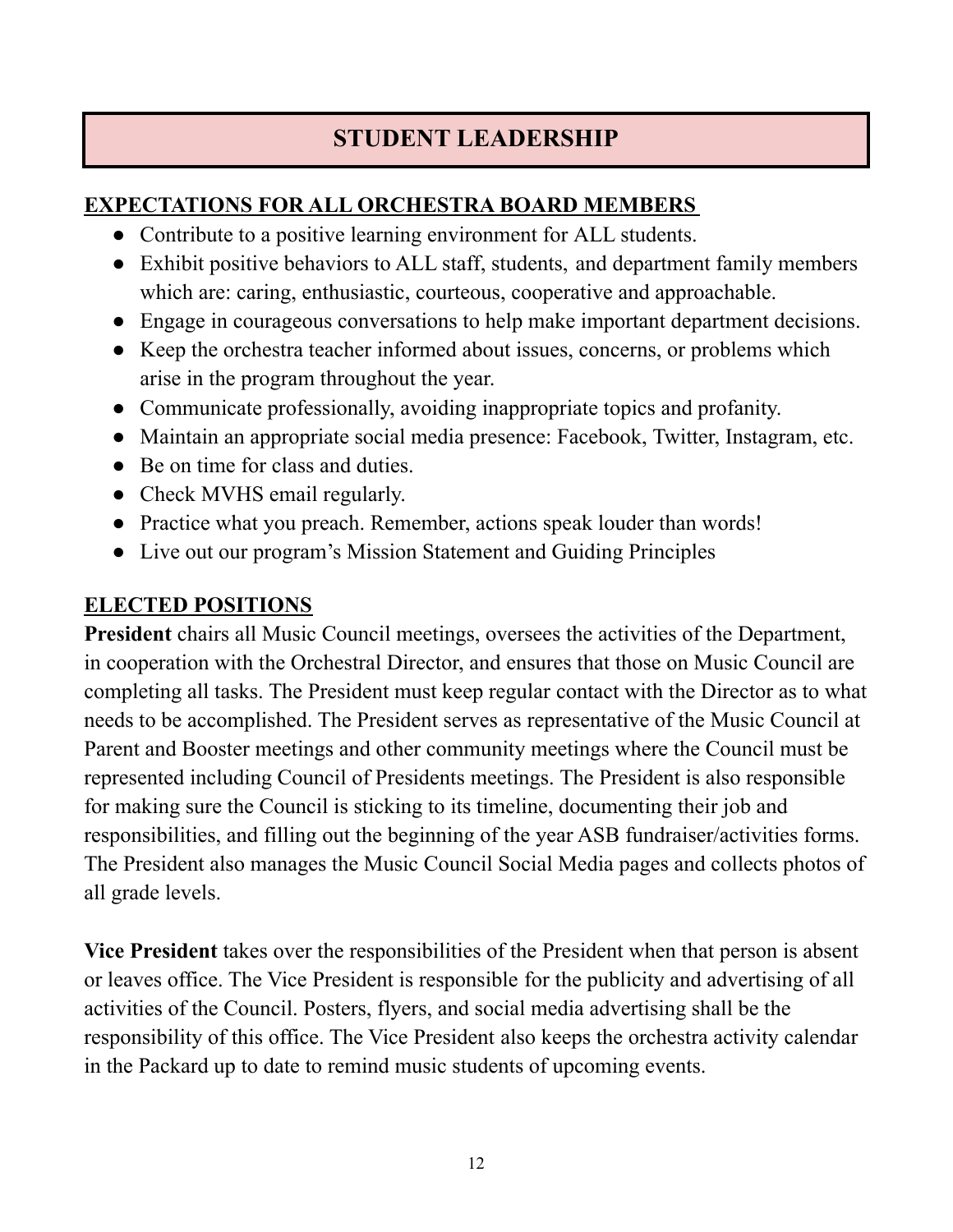**Secretary/Treasurer** is responsible for recording minutes in a google doc, and keeping an attendance sheet for all Music Council meetings. They must send the minutes to Anna in an email following every meeting. The Secretary/Treasurer must also sign check requests for the orchestral department ASB budget, and assist the Orchestra Director with handling revenue from fundraisers. The treasurer should keep a running record in a spreadsheet of the expenses related to Music Council Activities.

**Leadership Team/Orchestra Representative** All members of the Leadership Team are to attend Music Council meetings in order to represent and convey the concerns of the orchestra membership. They are also responsible for reporting back all information pertinent to their classes. They are expected to help plan and lead orchestra camp activities, and serve on committees for Council activities and events. Students receiving the largest number of votes will be selected until positions are filled. Students running for other offices can also choose to run for Leadership in addition to those positions.

#### **TEACHER APPOINTED POSITIONS**

**Section Leader** is responsible for maintaining a positive community within their section. Section leaders also lead sectionals, ensure their section members have their music and other necessary equipment, plan bonding activities, and communicate with the directors. The section leader has a responsibility of knowing their music well so that they may teach their fellow section members.